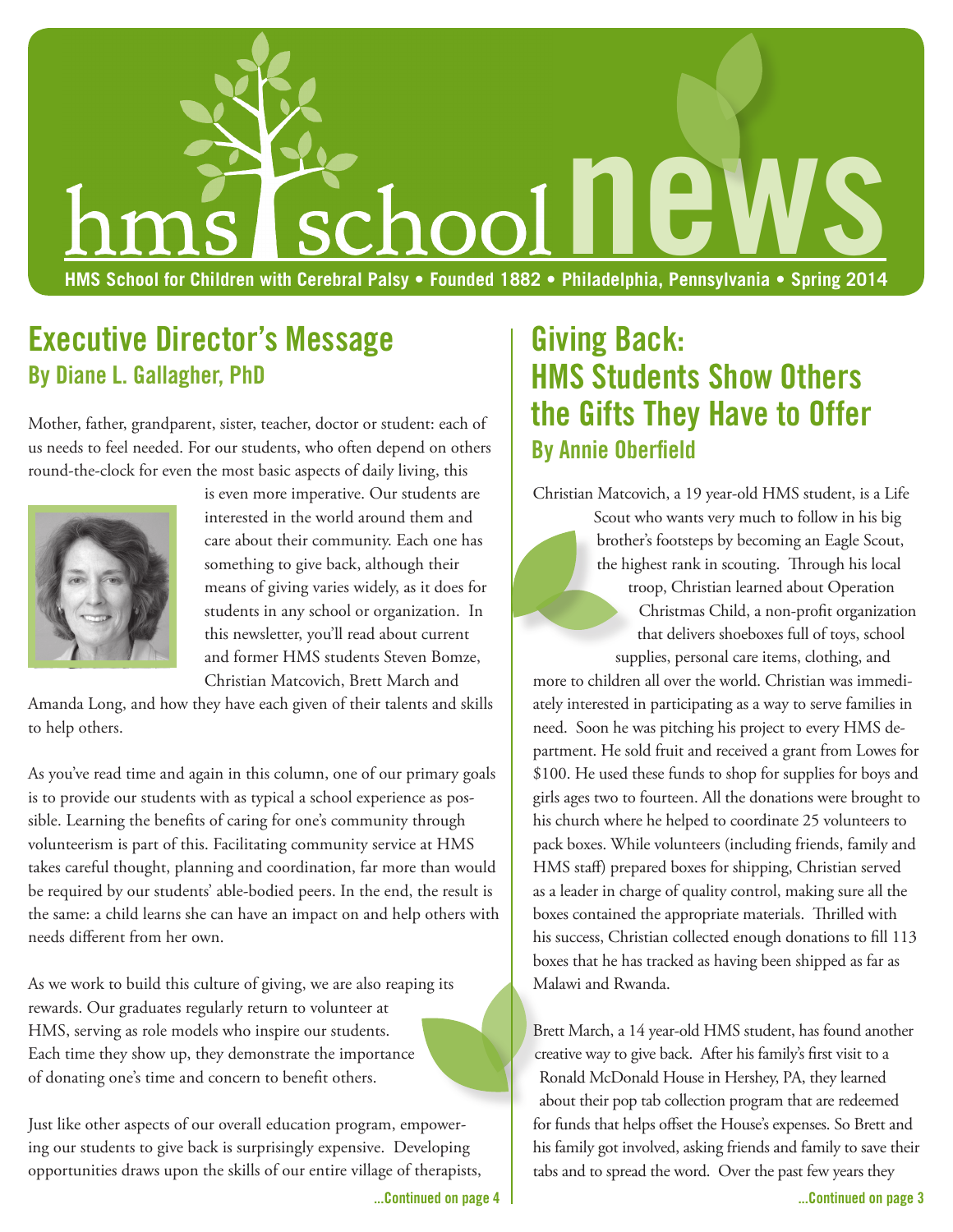### **Charitable Giving at HMS School: How Your Gifts Bridge the Gap Erica Cheslock**

Thanks to the expertise of dedicated staff, consistent implementation of new technologies, and state-of-the-art residential facility, HMS School (a PA approved private school) is one of the leaders in the nation for serving children with complex needs from cerebral palsy and related neurologically-based disabilities. We have seen countless numbers of students move on to life beyond HMS, taking with them increased independence and self confidence, living lives as adults. A critical piece to the HMS experience is the funding which allows our program to operate and thrive during the regular school year and Extended School Year summer program.

Most students attend HMS School with the agreement and support of their local school districts, because the districts cannot provide the highly focused therapeutic and educational programs needed by students with significant and complex disabilities. The state of Pennsylvania provides funding towards the school program for most PA students, including residential services for those who qualify. The funding that we receive each year from the Pennsylvania Department of Education (PDE) supports traditional educational programming, therapies, and nursing support at HMS that directly affect children's participation in learning, but the allocation from the state cannot extend beyond these essential services. That allocation has not changed in five years, despite the fact that we have seen an increase in the number of students seeking enrollment. Tuition payments from out-of-state enrollment and private sources make up the remainder of tuition income for support of our students, and may be the only options for families wishing to enroll

at HMS. As with many private schools, tuition rates, however paid, do not cover all costs that we consider necessary to support the quality of program we provide. In the case of our provision of services to meet the



*HMS student Annie uses an iPad with her nurse Roberta while attending the HMS Expressive Arts Fest*

increasing needs of our students, HMS contributes a significant and growing portion of that overall cost. Therefore, there is still a nearly \$600,000 funding gap that needs to be covered through individual donor contributions, private, and government grants.

It is critical that HMS is able to cover this short fall in order to continue many of the programs that currently exist. These include many in-school, after-school, weekend, and extended school year activities such as therapeutic horseback riding, Walnut Street Theatre groups, dance/movement therapy, respite care for enrolled students, and recreational field trips. Donor support also allows HMS to offer scholarships to qualifying families for the day and/or residential program through the HMS Scholarship Fund. This fund supports families in

financial need, especially those seeking to enroll their child in the residential program. Because of the existence of this fund, HMS has been able to offer additional services that greatly enhanced opportunities for indepen-

dence and growth for several students. The parents' deep appreciation is reflected with these comments: "The tradition of HMS going back to 1882 and the selfless families that helped support the school from its inception through today and beyond is truly remarkable. We would like to thank the entire HMS staff and the board of directors for everything you have done to help our family."

The HMS Scholarship Fund is also supported through the Educational Improvement Tax Credit (EITC) program. EITC is a state of Pennsylvania program that allows companies who qualify to donate to an approved scholarship organization, in return for a 90% tax credit. More details about EITC can be found on our website under "Ways to Support HMS."

Donors play a key role in the HMS family atmosphere that has existed since our founding in 1882. We realize that it takes the community, old and new friends, parents, and partners to help continue HMS's impactful work on the lives of every student. Please join us in the mission of educating, nurturing and caring for children with cerebral palsy and other brain injuries with the goal of assisting each individual in achieving his or her maximum potential.

Please contact Erica Cheslock, Development Associate, at 215-222-2566 x205 or echeslock@hmsschool.org for more information on how to support HMS School.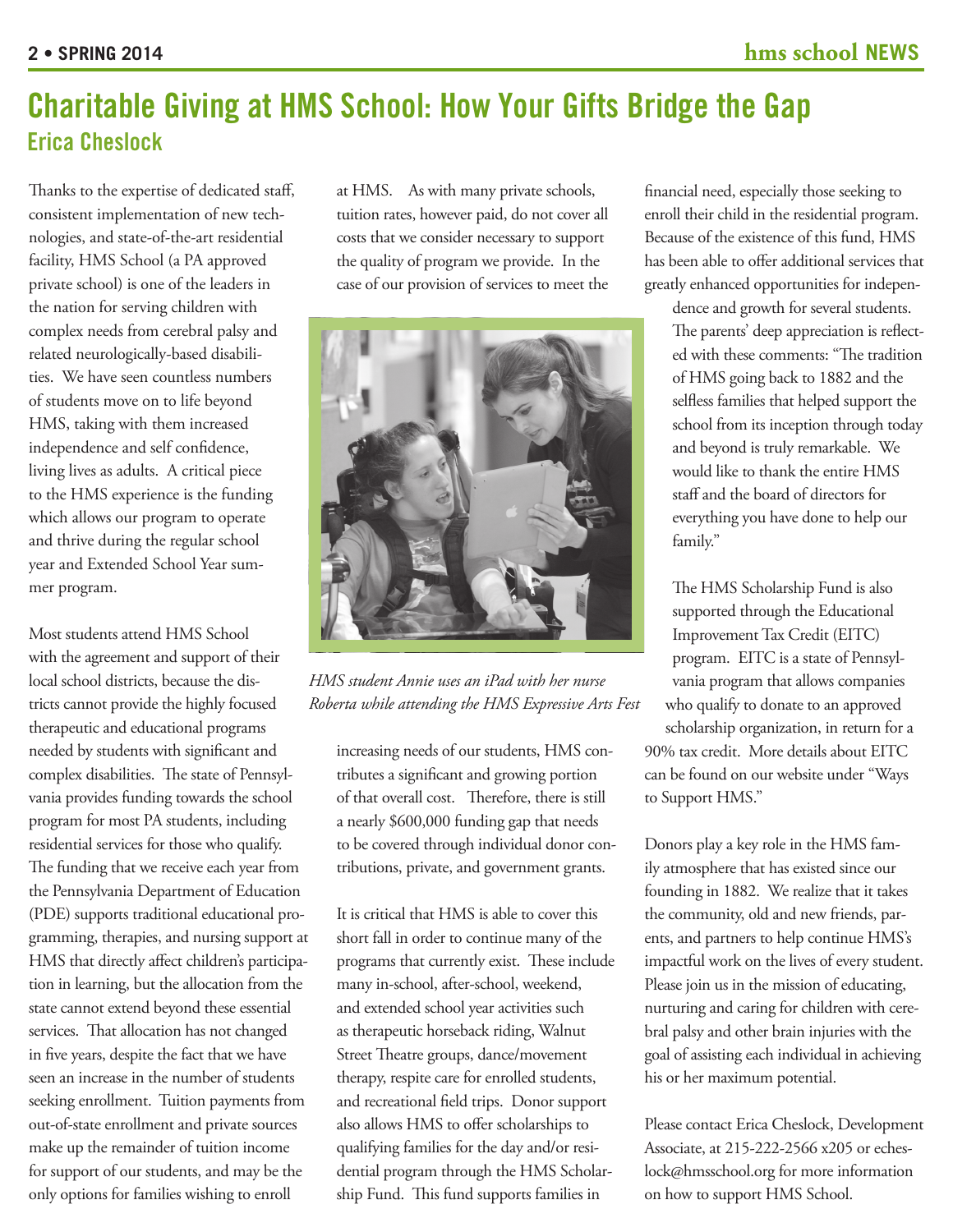#### **Giving Back**/From page 1

have donated to each Ronald McDonald House where they have stayed, including New Brunswick, NJ; Hershey, PA; Wilmington, DE and Philadelphia. Brett's HMS teacher, Nancy Barrow, has encouraged her students to collect tabs for over 15 years, with her class hand delivering their tabs to the Philadelphia Ronald McDonald House. As Brett's mom Tracey explains, "Brett's presence has played a great role in spreading the message to everyone we know (who, in turn, has spread the message very far). Just by being who he is, he shows people the kinds of families the Houses benefit.

People are inspired by Brett and his story and that inspiration causes action".

Donating artwork through Philadelphiabased Fresh Artists, a non-profit that displays large reproductions of children's artwork in corporate settings, has also given our students the opportunity to donate. Corporations donate to Fresh Artists and the art installations are a thank you gift to its donors. Fresh

Artists uses the donations provide art supplies to public schools in under-served areas of Philadelphia. Amanda Long, an HMS alumnae, donated a piece of her art to Fresh Artists that quickly became one of their most popular pieces. That donation alone is responsible for funding 3,250 pints of tempera paint for Philadelphia classrooms. Many other HMS students have donated their artwork to Fresh Artists as well. Recently, a collaborate piece made by current and former students titled *Sunflowers*, was chosen to become

part of a national campaign for Renuzit air freshener. A reproduction of the artwork will appear on Renuzit bottles nationwide, enabling Fresh Artists to provide even more supplies to Philadelphia area public school art programs.

Last November more than 2500 runners turned out for a marathon to benefit Alex's Lemonade Stand, a locally-based nonprofit which raises funds to help fight childhood cancers. Each runner who crossed the finish line received a medal; some received theirs from Steven Bomze, a 19 year-old HMS student who has a history of giving



*Christian with all the wrapped and filled shoe boxes he collected for Operation Christmas Child*

back. "It is very simple, Steven requires people to assist him daily. It is important that he feels that he is able to help others in any way that he can" his mother Judy says. "However, it is a challenge to find activities where he can be actively involved and feel a sense of meaningful participation."

Many of us don't realize the privilege we have of being able to take part in meaningful community service, of being able to engage in activities that address our community's needs and feel the value of

# **Staff Highlights**

*HMS would like to recognize the following employees for their years of service anniversaries:*

### **5 Years**

Andrew Barnes **|** *Building Custodian* Fallon Cesarini **|** *Physical Therapist* Jessica Clay **|** *Teacher Assistant* Nancy Hale **|** *Social Worker* Ericka Jarrell **|** *Accounting/Human Resources Assistant* Alysia Reid **|** *Teacher Assistant* Creola Smith **|** *Feeder*

#### **10 Years**

Maurice Holloway **|** *Building Custodian*

#### **15 Years**

Maxine Fussell-Mills **|** *Feeder* Marianne Gellert-Jones **|** *Speech/ Language Therapist* Dawn Rainey **|** *Assistive Technologist* Kenya Table **|** *Certified Nurse Assistant* Debra Zlotnick **|** *Physical Therapist*

#### **20 Years**

Judy Bonghi **|** *Human Resources Manager*

**30 Years** Charlie Harris **|** *Recreation Therapist*

**35 Years** Val Jorgensen **|** *Teacher Assistant*

giving back. For our students who depend on the assistance of others, finding ways to give back, using the gifts they have to offer can be an uphill challenge, but with their perseverance, it's also an invaluable experience.